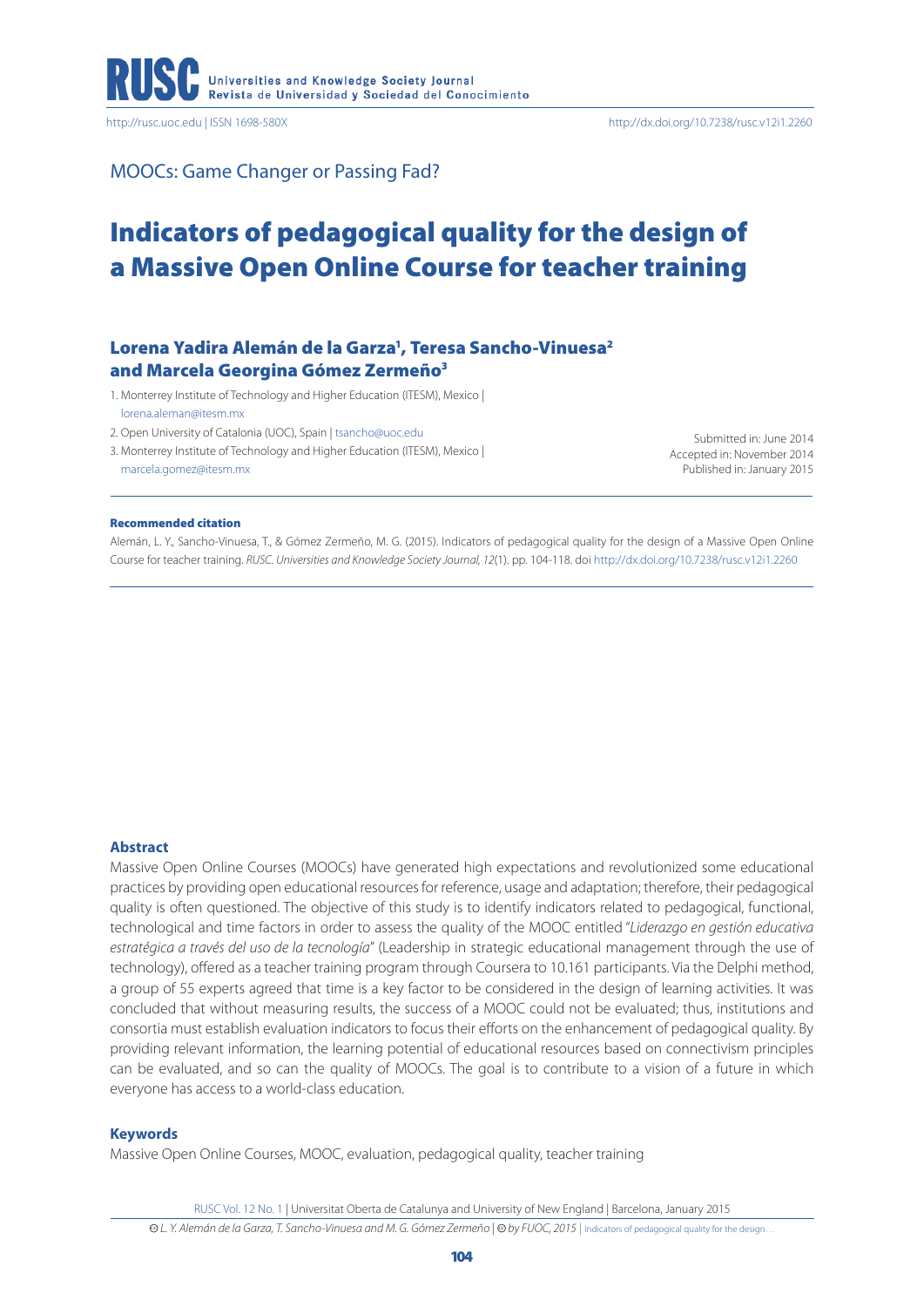# *Indicadores de calidad pedagógica para el diseño de un curso en línea masivo y abierto de actualización docente*

#### *Resumen*

*Los cursos en línea, masivos y abiertos (MOOC) han generado importantes expectativas y han revolucionado algunas prácticas educativas, al ofrecer recursos educativos abiertos para su consulta, uso y adaptación; sin embargo, con frecuencia se cuestiona su calidad pedagógica. El objetivo de este estudio es identificar indicadores relacionados con factores pedagógicos, funcionales, tecnológicos y de tiempo, para evaluar la calidad del MOOC Liderazgo en gestión educativa estratégica a través del uso de la tecnología, ofrecido como recurso de actualización docente en Coursera a 10.161 participantes. Mediante el método Delphi, un grupo de 55 expertos acordó que el tiempo es un factor clave a considerarse en el diseño de las actividades de aprendizaje. Se concluye que sin medición de los resultados no se puede valorar el éxito de un MOOC, por ello instituciones y consorcios deben establecer indicadores de evaluación para enfocar sus esfuerzos para la mejora de su calidad pedagógica. Si se proporciona información relevante se podrá evaluar el potencial de aprendizaje que poseen los recursos educativos basados en principios conectivistas y reconocer la calidad pedagógica de los MOOC, con el objetivo de coadyuvar a la visión de un futuro en el que todos tengan acceso a una educación de clase mundial.* 

#### *Palabras clave*

*cursos en línea masivos y abiertos, MOOC, evaluación, calidad pedagógica, actualización docente*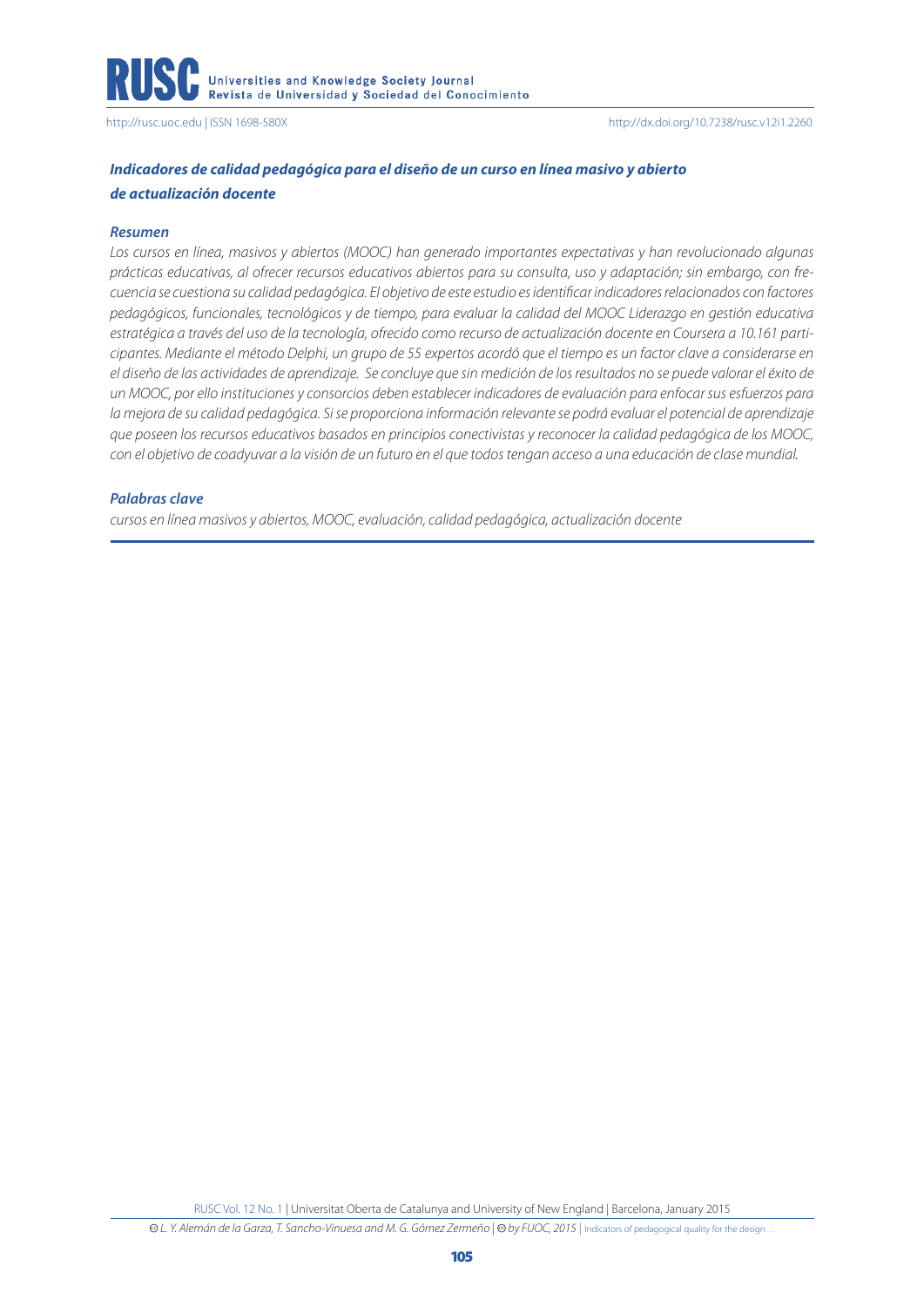# 1. Introduction

Currently, Massive Open Online Courses, or MOOCs, have generated high expectations and revolutionized pedagogical practices by providing open educational resources for reference, usage and adaptation (UNESCO, 2012). c-MOOCs, which gave rise to this phenomenon, adopted a pedagogical strategy with an epistemological basis grounded in connectivism; they also promoted educational change, not only through technological advances, but also through the theoretical developments that emerged from this field of study (Zapata-Ros, 2013). They provided access opportunities to the general public and were facilitated by renowned professionals who took a vital role. Thus, c-MOOCs made knowledge from a wide range of prestigious universities available to the whole world at a speed, scope, scale and price that no traditional course would be in a position to offer (Bell, 2012). Just a decade ago, this type of training would have been impossible without the current advances of technology (Friedman, 2013; Skiba, 2013).

Siemens (2004) posits that connectivism is an educational theory characterized by considering learning as an extension of a personal network through which participants learn, share knowledge and comprehend. He claimed that the most important contribution of MOOCs resided in their potential to change the relationship between students and teachers, academia and the community at large, by offering a broad and diverse virtual space, a meeting place for the exchange of ideas. He emphasized that anyone enrolling on a MOOC would probably find learning in its most exposed form, through platforms that not only invited participants to see and hear, but also to participate and collaborate.

Despite its rapid integration into the educational offering, the Institute for Prospective Technological Studies claims that the criteria for evaluating the educational quality of a MOOC lack transparency and warns that, for the moment, the implemented educational models are evidently not sustainable (Aceto, Borotis, Devine, & Fischer, 2014).

For Sangrà and Wheeler (2013), the massive aspect of the courses, which is promoted as something positive, has never been a feature of successful training. They believe that, in MOOCs, informal learning has found a perfect ally in ICT in general, and in online learning in particular. This emphasizes the need to investigate MOOCs in depth in order to establish whether they represent real opportunities for learning in informal settings, or if they are simply attempts to formalize the informal.

This article presents the results of a study aimed at identifying indicators for the educational quality of a MOOC, which will greatly improve the design of the course entitled "*Liderazgo en gestión educativa estratégica a través del uso de la tecnología*" (Leadership in strategic educational management through the use of technology), offered as a teacher training update strategy by a higher education institution. In the analysis, the assessment of the indicators by a group of 55 experts is presented, and the profile and expectations of 10,161 participants in the first edition of the course are described.

## 1.1. Background

Although the history of MOOCs may seem short in absolute terms, Boven (2013) locates its origins in open and distance education. He notes that many emerging movements have adopted the principles advocated by educational reformers, such as those proposed by the "Education for All" ideal*.* This perhaps explains why MOOCs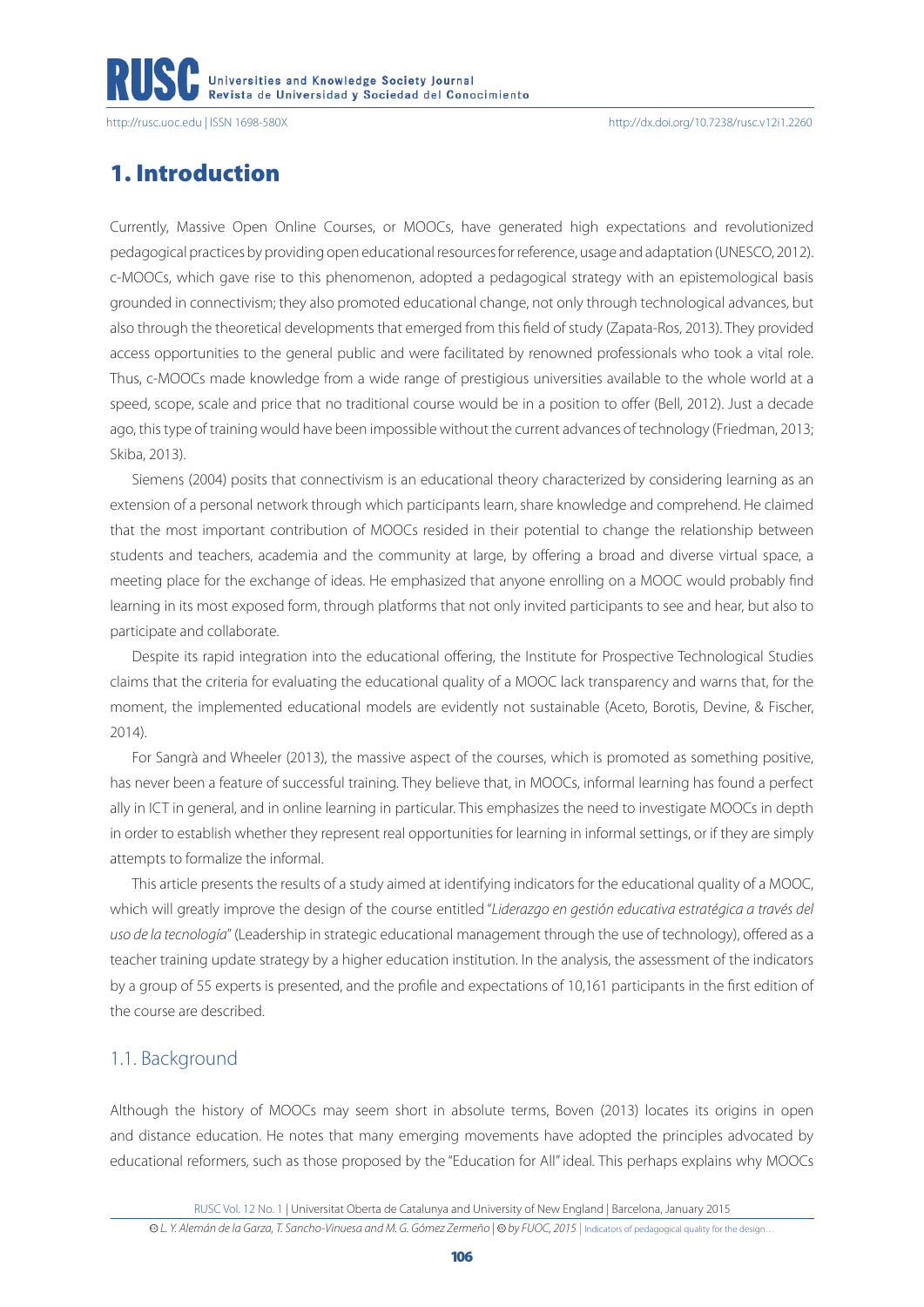have so often been described as "recurrent resources in the discourse of educational openness" (McAuley, Stewart, Siemens, & Cormier, 2010, p. 46).

As its name suggests, a MOOC is an online course accessible to virtually anyone who wishes to participate with unlimited attendance (EDUCAUSE, 2011). For Tschofen and Mackness (2012), MOOCs are online courses that appeal to a wide variety of participants around the world; they are massive because literally thousands of people can participate in them, and they are open because participants can openly share resources, ideas and experiences without any requirements. They constitute a collective creation of knowledge, resulting in a composition greater than the sum of its parts. In many ways, they are a microcosm of a nation (Liyanagunawardena, Adams, & Williams, 2013).

While reviewing the educational research undertaken, ever-increasing interest in the study of MOOCs in recent years was noted. This contemporary interest is manifested in the evolution of their conceptual references and the definition of their main features. According to Rodriguez (2012), the term 'MOOC' was coined by Dave Cormier when the number of students on the course entitled "Connectivism and Connective Knowledge (CCK08)" offered by George Siemens and Stephen Downes reached a total of 2,300. After analyzing the results of their experience, they could see MOOCs as a new modality of online education and stated that its implementation required conceptual changes in the processes of teaching and learning, from the perspective of teachers and students alike.

# 1.2. Theoretical perspectives on learning

In pedagogy, learning theories are the basis of educational processes, and they often refer to principles of behaviorism, cognitivism and constructivism to create instructional environments. Adding technology to existing learning theories raises many questions and prompts theorists to review them continuously, in order to adapt them as learning conditions change. These three theories were developed at a time when learning had not been impacted by the use of technology in education. At some point, the underlying conditions have been so significantly altered that additional modifications are no longer feasible. An interconnected world allows us to explore how information is acquired; connectivist environments have facilitated the creation of networks to share resources, ideas and experiences, and they must be evaluated. Faced with this new reality, a completely different approach is necessary (Siemens, 2004).

The SCOPEO (2013) report confirms that the "first generation" of MOOCs was based on connectivism, a pedagogical theory that posits that personal knowledge is created from a network that provides its members with information. In turn, these members provide feedback with additional information generated within the same network. The process ends when this information, which may come from different nodes, transforms and alters the knowledge base, and generates new learning for individuals. For Chiecher and Donolo (2013), MOOCs have broken curricular rigidity, questioning the ability of traditional teaching to meet training needs in changing conditions. Training offerings in which teaching differs from the what is commonly referred to as "traditional classroom education" are being overwhelmingly adopted. This has given rise to critical reflection on the perception of learners – and is something that demands a paradigm shift.

Addressing the future of MOOCs, some experts predict that they will mutate into different forms of learning with a greater emphasis on participants' support and a decrease on their number to allow adequate attention. Experts emphasize the need to implement evaluation systems to establish pedagogical quality criteria that go beyond limited assessments, based on the "reputation" of the educational institution offering them (Menéndez, 2013).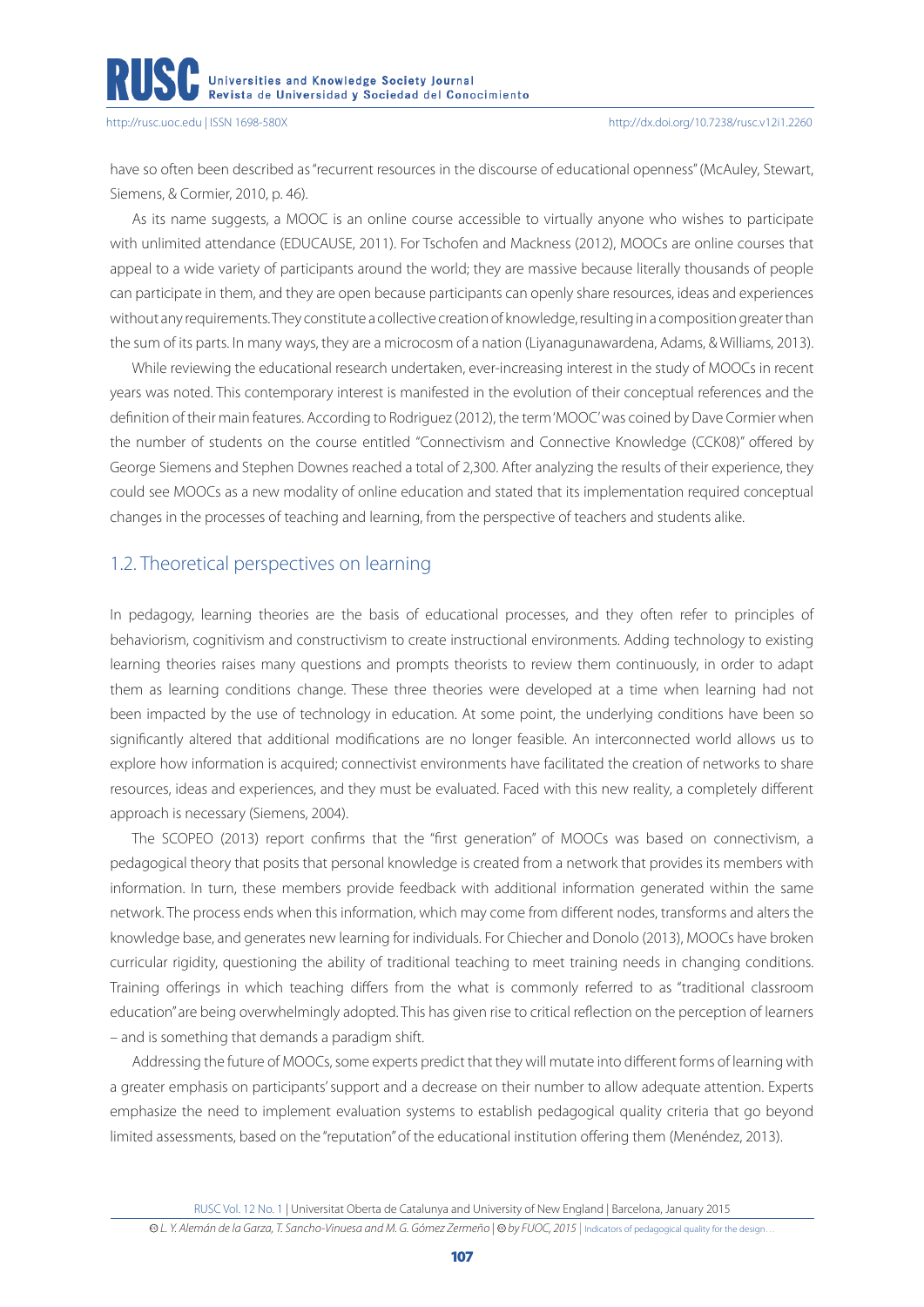# 1.3. Indicators of the educational quality of a MOOC

For the educational community, it is a reality that the use of technology in teaching practices has led to the emergence of modern social structures and organizational forms, in which the traditional space and time referents are no longer valid (Garrido, 2003). Given the lack of space and the growing demand for admission to educational institutions, online education is renowned for offering opportunities to expand the educational range and coverage. For Moore (2013), distance education is a psychological construct that depends on macro factors such as dialogue, structure and autonomy.

In relation to their pedagogical design and to the learning expectations of students, MOOCs imply a change of instructional schemes. At first, their structure was thought of in a minimalist way to allow participants to design their own learning, but research findings have since revealed that, in order to improve their pedagogical quality, multiple factors related to how, where and when participants learn must be considered (The New Media Consortium & Universitat Oberta de Catalunya, 2012).

Although MOOCs imply the design of new schemes that recognize studies outside the classroom, the lack of standards for evaluating their pedagogic quality is often questioned (Bernal, Molina, & Perez, 2013). For Gómez-Zermeño and Alemán (2012), the integration of technology into educational processes requires the establishment of both theoretical foundations and evaluation mechanisms to identify their numerous sources of influence. They point out that the design of technology-based strategies that seek to strengthen access to quality education poses significant challenges to educational researchers yet offers attractive advantages that could encourage their adoption.

In the MOOC Quality Project by the European Foundation for Quality eLearning, it became apparent that the evaluation of MOOCs was more complicated than in other online offerings due to the lack of an agreed definition on what they are, to the involvement of perceived external factors and to the lack of consensus on their purpose (EFQUEL, 2013). Bernal et al. (2013) recommend that MOOCs should apply the same quality standards used in formal open and distance courses. The fact that they are massive, open and online calls for greater rigor in their quality in order to overcome dissimilar profiles and a lack of monitoring of results and objective attainment.

In assessing the educational quality of distance education and open learning resources, Arias (2007), Cabero and Romero (2007), Gómez-Zermeño (2012), Gómez-Zermeño, Rodríguez, and Márquez (2013), Domingo and Marquès (2011), and Roig et al. (2013) used indicators related to pedagogical, functional and technological factors. For Barbera, Gros, and Kirschner (2012), time is a critical factor that has also been used as a quality measure, since it is related to the amount and the sequence in which people learn through the accumulation of experiences. In collaborative learning environments, the implementation of strategies that promote participants' self-regulation is recommended (Franco-Casamitjana, Barbera, & Romero, 2013).

# 2. Method

The objectives of this research can be addressed via different methodologies. Given the object of study, a quasiexperimental design was adopted. Cross (2013) claims that educational research into MOOCs generates large methodological and interpretive challenges, as it poses new dynamics in the teaching-learning process. Strengthening its design involves considering the relationship between research and educational innovation. For Schmelkes (2001),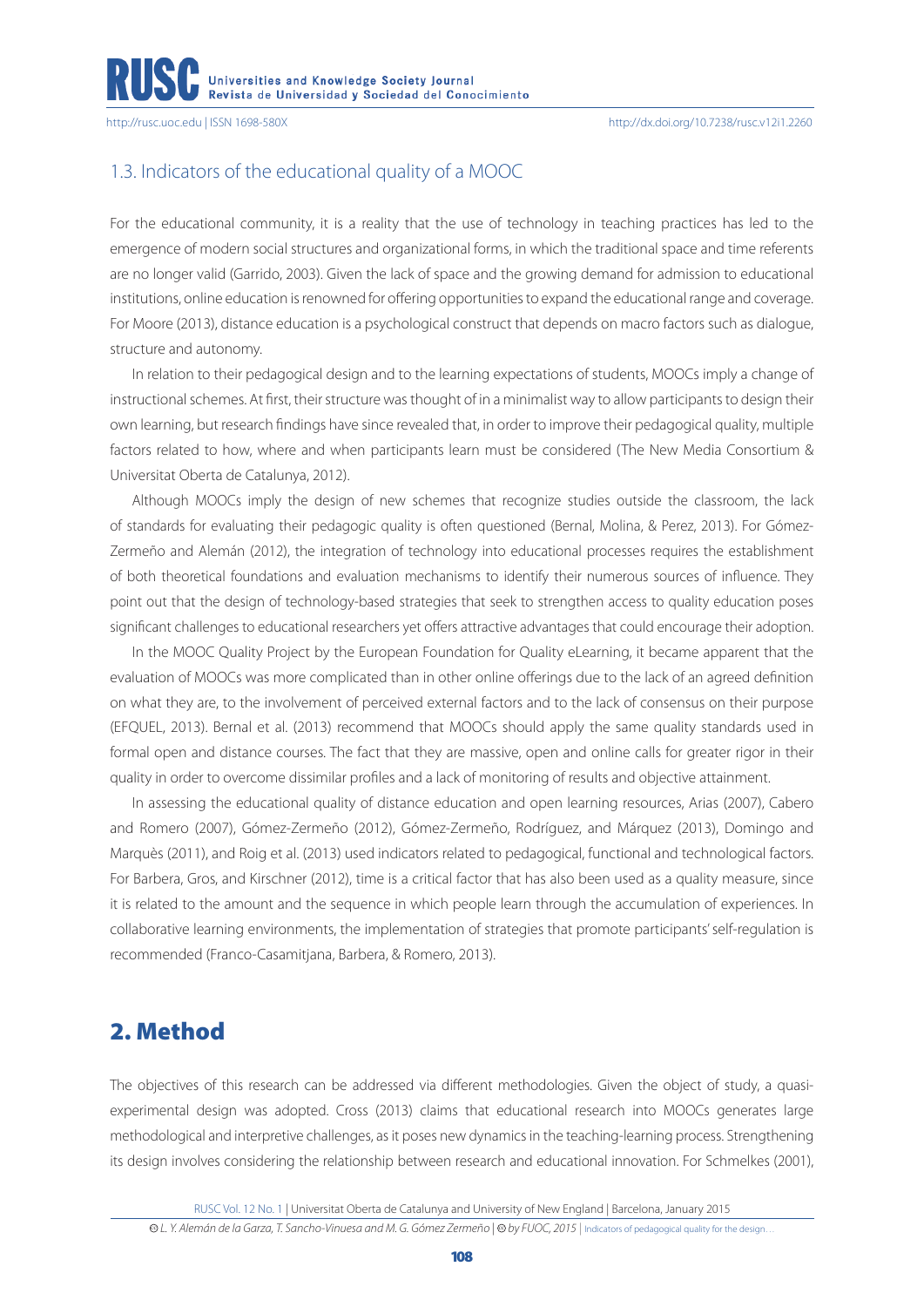research into an educational innovation may have a quasi-experimental design that does not require evaluation of a random sample. Moreover, the results are measurable with one post-test group (Shadish, Cook, & Campbell, 2002).

Regarding quality indicators to strengthen the design of a course of this nature, a set of indicators was selected from studies by Arias (2007), Barbera et al. (2012), Cabero and Romero (2007), Franco-Casamitjana et al. (2013), Gómez-Zermeño (2012), Gómez-Zermeño et al. (2013), Domingo and Marquès (2011), and Roig et al. (2013). A group of experts reviewed and validated these indicators using the Delphi method. This method involves selecting a group of experts, who are asked their opinion on issues relating to the future, implementing consecutive anonymous rounds to ensure the autonomy of participants. The predictive power of this method is based on the systematic use of intuitive judgment by all experts (Astigarraga, 2003).

Once the set of selected indicators had been identified, a questionnaire entitled "MOOC-I-Quality Indicators" was designed*,* consisting of closed questions that assess 50 indicators on a 4-point Likert scale. For the analysis, the indicators were classified into 15 subcategories related to Pedagogical, Functional, Technological and Time factors (Table 1). This instrument was applied to a group of 55 experts involved in the design, development and delivery of MOOCs, as well as in distance education courses and open learning resources offered by the institution. This group was formed by 14 lecturers responsible for design and content generation, and a total of 41 tutors, instructional designers, graphic designers, programmers and audiovisual producers.

Based on studies by Breslow, Pritchard, DeBoer, Stump, Ho, and Seaton (2013), the "MOOC-I-Participants' Information" questionnaire, made up of 30 questions gathering demographic, employment, educational update, expectation and opinion data from those on the course, was designed. Taking into consideration the assessment made by the experts for indicators of pedagogical quality, the MOOC entitled "*Liderazgo en gestión educativa estratégica a través del uso de la tecnología*" (Leadership in strategic educational management through the use of technology) was designed and offered as a teacher training update strategy; this questionnaire was administered to 10,161 participants on the first edition of the MOOC.

# 3. Results Analysis

Aligned with the objectives of this research, the analysis of two different issues is presented. First, the assessment of quality indicators for the design of MOOCs and, second, after the MOOC in question had been designed and implemented, the students' profiles and expectations.

# 3.1. Indicators for assessing the pedagogical quality of a MOOC

The results of the Delphi method show that while experts rated the indicators related to the Time factor higher, they also recognized that the quality of a MOOC must take the other factors into account (Figure 1). It is worth noting that the indicator for the time to *Take exams* was rated the highest. Studies by Barbera et al. (2012) corroborate that time remains a crucial strategic issue in online teaching, requiring explicit attention from teachers and designers, since it affects students' learning. For Franco-Casamitjana et al. (2013), time management skills determine self-regulation of students and members of a group alike (Guitert, 2011). In distance education, autonomy refers to the extent to which students decide "what to learn, how to learn, and how much they learn" (Moore 2013, p. 68).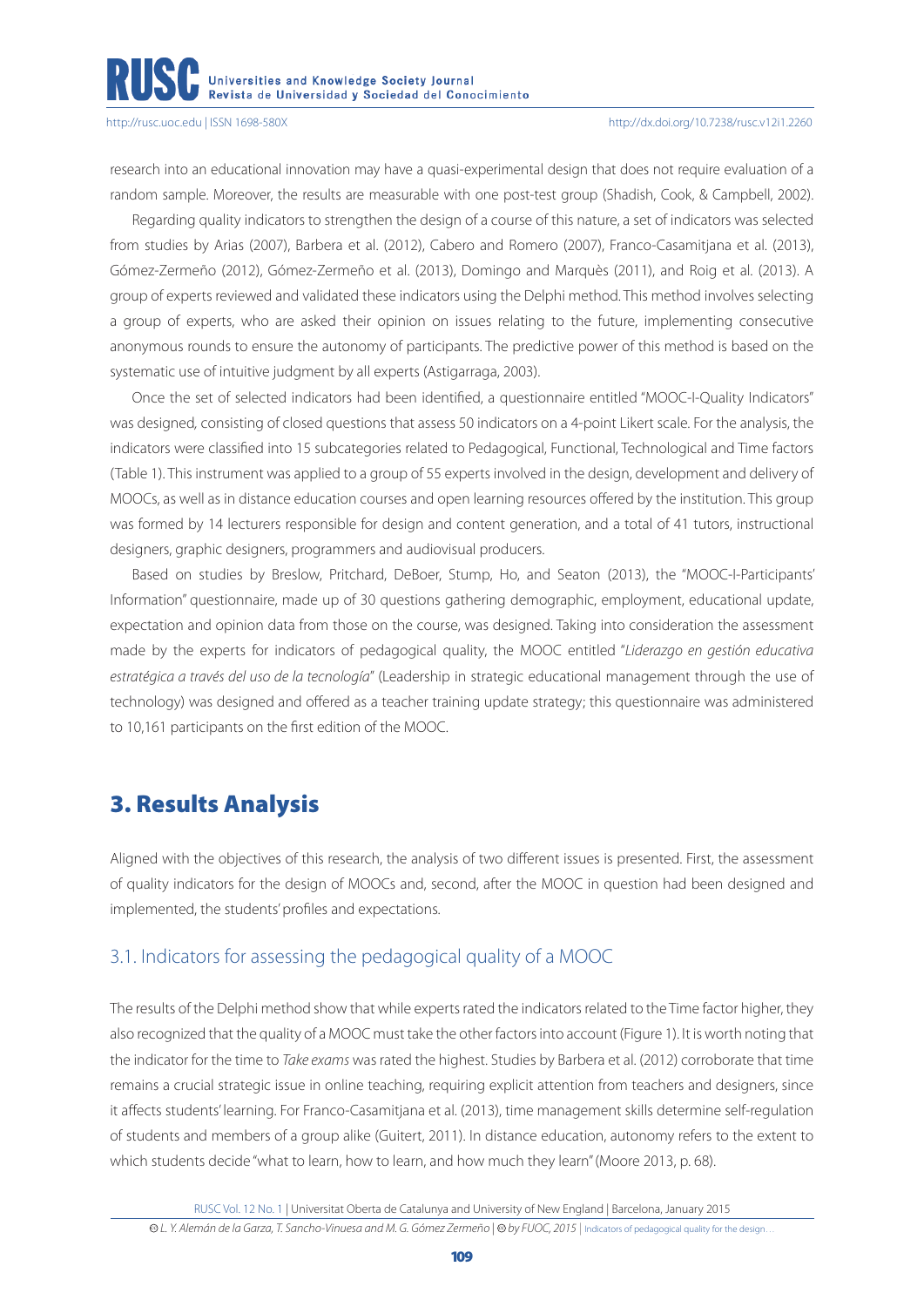Universities and Knowledge Society Journal<br>Revista de Universidad y Sociedad del Conocimiento

<http://rusc.uoc.edu> | ISSN 1698-580X <http://dx.doi.org/10.7238/rusc.v12i1.2260>

Figure 1. Indicator categories



When analyzing the results by subcategory (Table 1), the experts considered the pedagogical quality of the content of a MOOC to be a relevant factor. They also recommended a review of the pedagogical approach, the provision of tutorials and the specification of the evaluation process of educational activities. For Moore (1983), the content or topic of study determines the dialogue between teachers and learners; it also constitutes one of the main characteristics of open educational resources. Thus, excellent quality should be ensured (UNESCO, 2012).

| Table 1. Results of indicator assessment by subcategory |  |
|---------------------------------------------------------|--|
|---------------------------------------------------------|--|

| <b>Category</b>          | <b>Subcategory</b>                 | <b>Result</b> |
|--------------------------|------------------------------------|---------------|
|                          | <b>Contents</b>                    | 3.60          |
|                          | Pedagogical approach               | 3.47          |
| <b>Pedagogical</b>       | Tutorial and evaluation            | 3.44          |
| 3.37                     | Adequacy and adaptation to users   | 3.29          |
|                          | Motivational capacity              | 3.27          |
|                          | <b>Resources</b>                   | 3.15          |
|                          | <b>Ease of use</b>                 | 3.72          |
| <b>Functional</b><br>3.4 | Autonomy and user control          | 3.44          |
|                          | Functionality of the documentation | 3.03          |
|                          | <b>Interaction and dialogues</b>   | 3.61          |
| <b>Technological</b>     | Navigation                         | 3.52          |
| 3.43                     | Visual environment                 | 3.52          |
|                          | Design and technology              | 3.44          |
|                          | Versatility                        | 2.97          |
|                          | <b>Take exams</b>                  | 3.64          |
|                          | Perform activities                 | 3.62          |
| <b>Time</b>              | Perform exercises                  | 3.60          |
| 3.53                     | Study the topics                   | 3.60          |
|                          | Calendar / Schedule                | 3.53          |
|                          | Participate in discussion boards   | 3.22          |

RUSC Vol. 12 No. 1 | Universitat Oberta de Catalunya and University of New England | Barcelona, January 2015

© L. Y. Alemán de la Garza, T. Sancho-Vinuesa and M. G. Gómez Zermeño | © by FUOC, 2015 | Indicators of pedagogical quality for the design...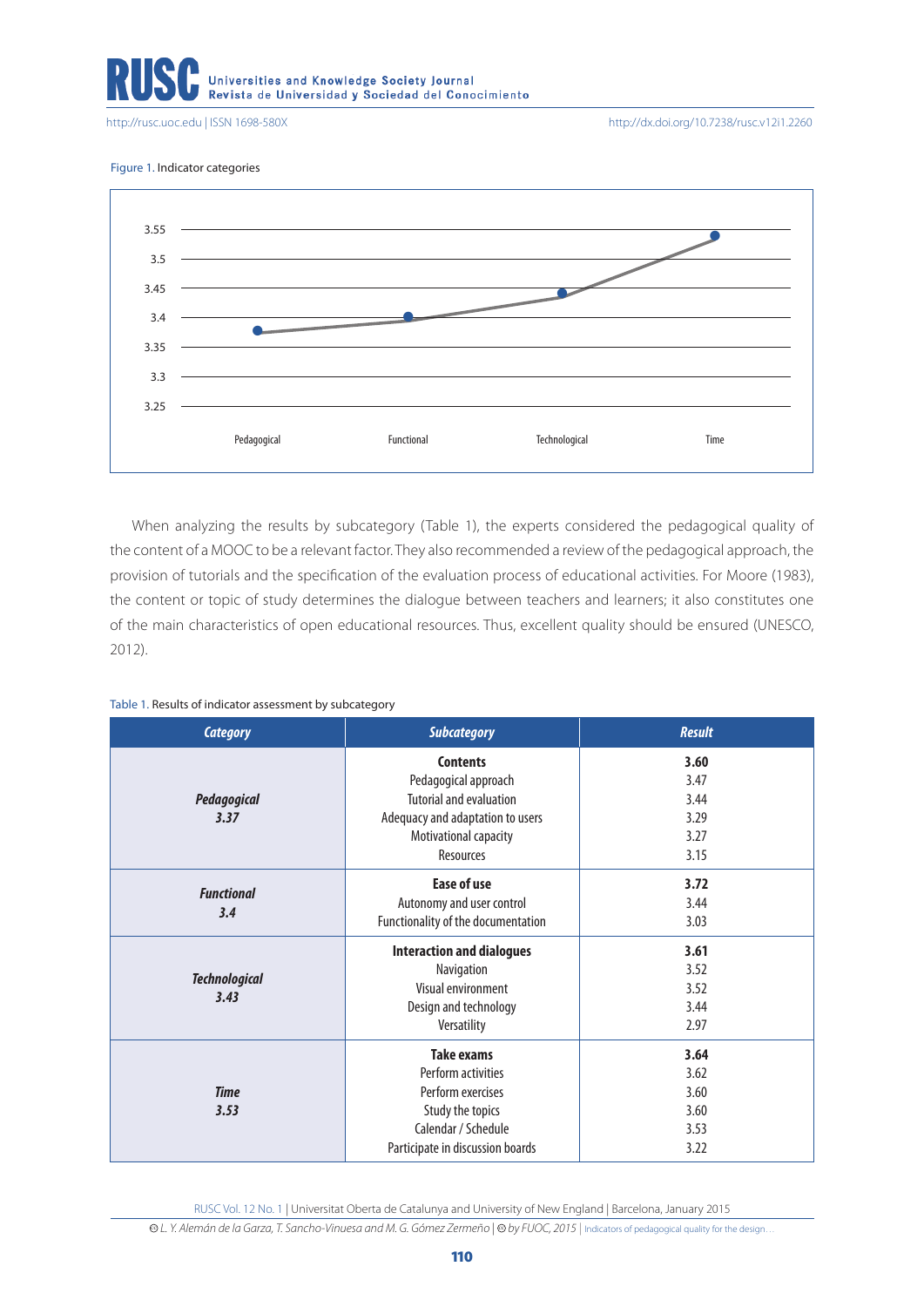Regarding the subcategories of functional factors, experts believe that *Ease of use* is an important factor, followed by *Autonomy and user control*, and *Functionality of the documentation*. Under the subcategory *Ease of use*, the indicator "Exercise instructions are clear and easy to understand" was positively valued, while "The activities suggest the use of additional documents (blogs, wikis, etc.)" was considered less important. Among the Technological factors, the subcategories *Interaction and dialogues*, *Navigation* and *Visual environment* were rated highly, while *Versatility* was not considered relevant. The experts mentioned, in relation to the indicators of *Interaction and dialogues*, that communication is one of the most important elements, emphasizing the importance of making means of communication available to foster exchanges among and between participants (discussion boards, news, etc.) and tutors.

In the experts' opinion, MOOCs enable the comprehensive development of competitive citizens who are able to position themselves as agents of change. Experts recognize that to meet the growing demand for education, the adoption of innovative models that develop commitment and linkage between participants is required (Brown, 2013). Such models should also emphasize the need to implement an evaluation system in order to improve the educational quality of resources like MOOCs.

# 3.2. Participants' profiles and expectations

Based on the quality indicators assessed by experts, the MOOC entitled "*Liderazgo en gestión educativa estratégica a través del uso de la tecnología*" (Leadership in strategic educational management through the use of technology) was designed and implemented using the Coursera'® platform. For three weeks, the call for mass participation in the course was disseminated via institutional electronic media and social networks. A total of 10,161 participants enrolled on the MOOC in question. The participants were from 79 countries located in all continents: The Americas 90.0%, Europe 9.0%, Asia 0.6%, Oceania 0.1% and Africa 0.1%. According to Coursera, 85% of the study's population came from emerging economies. One of the main features of a MOOC is its openness to enrolment; so all the participants who confirmed their interest in voluntarily registering for free by answering the questionnaire "MOOC-I-Participants' Information" formed the population of this study. Table 2 describes their main features.

| <b>Data</b>             | <b>Characteristics</b>      | <b>Responses</b>                                                                                                                                                                                                                                                                                                                                                                 |  |  |
|-------------------------|-----------------------------|----------------------------------------------------------------------------------------------------------------------------------------------------------------------------------------------------------------------------------------------------------------------------------------------------------------------------------------------------------------------------------|--|--|
| <b>SOCIODEMOGRAPHIC</b> | <b>Country of residence</b> | Mexico 57%, Colombia 7%, Peru 6%, Argentina 3%, Chile 3%, Ecuador 2%, United States 2 %, Venezuela<br>2%, Dominican Republic 2%, Guatemala 1%, Brazil 1%, Honduras 0.7%, El Salvador 0.7%, Costa Rica<br>0.6%, Bolivia 0.5%, Uruguay 0.5%, Puerto Rico 0.3%, Nicaragua 0.3%, Paraguay 0.3%, Panama 0.2%,<br>Canada 0.2%, and with 0.1% Trinidad and Tobago, Haiti, French Guyana |  |  |
|                         |                             | Spain 7%, United Kingdom 0.3%, Italy 0.2%, Russian Federation 0.2%, Portugal 0.2%, Germany 0.2%,<br>France 0.2%, and with 0.1% Greece, Poland, Switzerland, Belgium, Ireland, Denmark, Ukraine, Turkey,<br>Norway, The Netherlands, Czech Republic, Hungary, Austria, Sweden, Serbia, Romania, Moldavia, Malta,<br>Macedonia, Lithuania, Latvia, Cyprus, Croatia, Aruba, Andorra |  |  |
|                         |                             | China 0.3%, and with 0.1% Hong Kong, Korea, India, Vietnam, Taiwan, Australia, Philippines, Thailand,<br>Singapore, New Zealand, New Caledonia, Mauritius, Malaysia, Japan, Morocco, South Africa, Angola,<br>Algeria, Pakistan, Kazakhstan, Israel, Iran, Islamic Republic                                                                                                      |  |  |
|                         | <b>Gender</b>               | Female 59.4% and Male 40.6%                                                                                                                                                                                                                                                                                                                                                      |  |  |
|                         | Age                         | Average of 37 years 9 months old, highest frequency 34 years old, range from 14 to 76; 75.0% is 45 or<br>younger, 25% is older than 45.                                                                                                                                                                                                                                          |  |  |

Table 2: Participants' profiles on the MOOC entitled "*Liderazgo en gestión educativa estratégica a través del uso de la tecnología*" (Leadership in strategic educational management through the use of technology)

RUSC Vol. 12 No. 1 | Universitat Oberta de Catalunya and University of New England | Barcelona, January 2015

**CC** *L. Y. Alemán de la Garza, T. Sancho-Vinuesa and M. G. Gómez Zermeño* | **CC** *by FUOC, 2015* | Indicators of pedagogical quality for the design…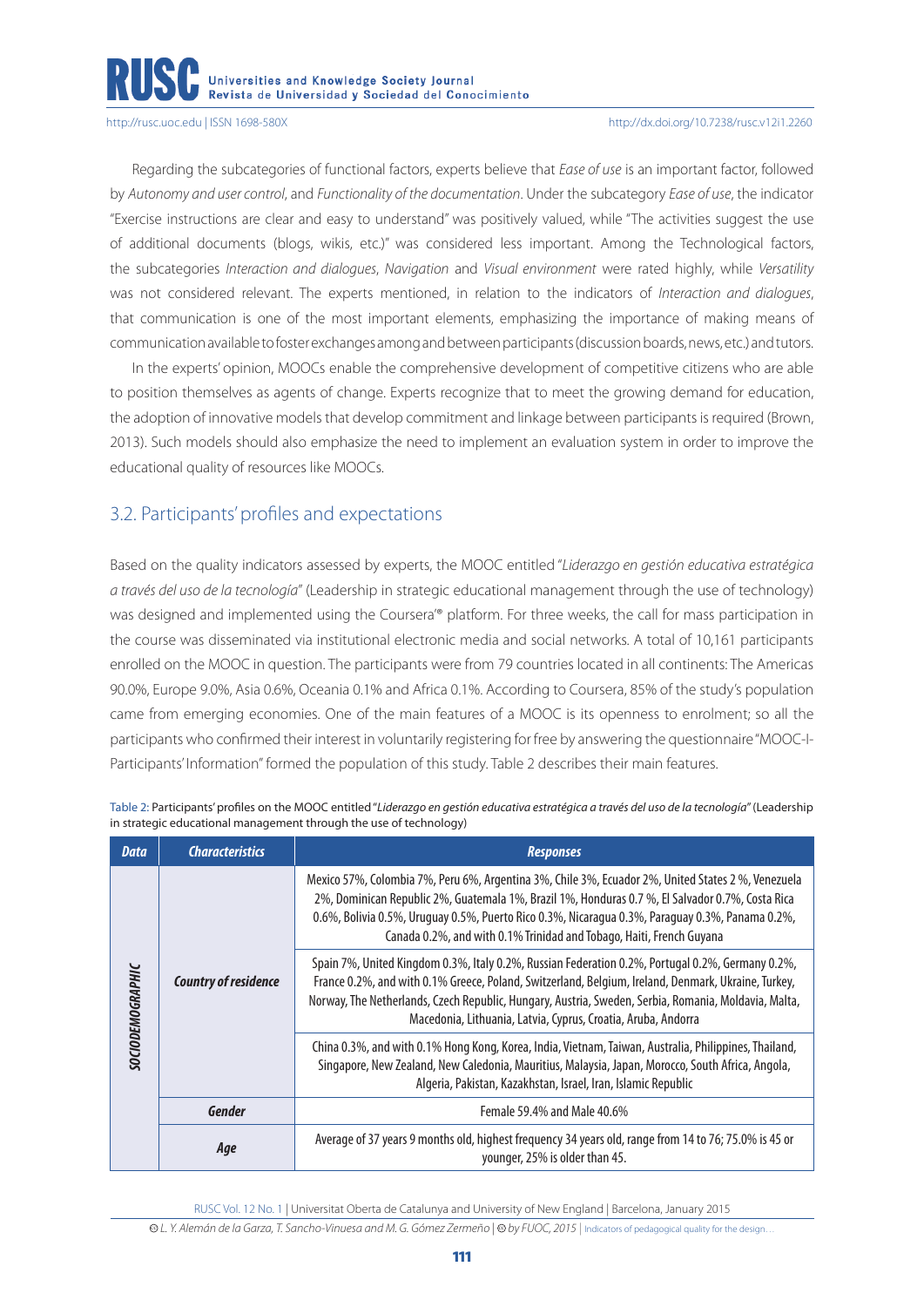# Universities and Knowledge Society Journal<br>Revista de Universidad y Sociedad del Conocimiento

<http://rusc.uoc.edu> | ISSN 1698-580X <http://dx.doi.org/10.7238/rusc.v12i1.2260>

| <b>Data</b>             | <b>Characteristics</b>                                           | <b>Responses</b>                                                                                                                                                                                                                                                                            |  |  |
|-------------------------|------------------------------------------------------------------|---------------------------------------------------------------------------------------------------------------------------------------------------------------------------------------------------------------------------------------------------------------------------------------------|--|--|
| <b>DCCUPATIONAL</b>     | <b>Occupation</b>                                                | Teacher 60.9%, Principal 11.0%, Pedagogical advisor10.9%, Higher 2.5%, Inspector 0.4%, Student 14.2%                                                                                                                                                                                        |  |  |
|                         | <b>Educational level</b>                                         | Preschool 8.5%, Elementary School 17.6%, Secondary School 18.7%, High School 21.4%, Superior 33.8%                                                                                                                                                                                          |  |  |
|                         | Geographical zone                                                | Urban 76.0%, Rural 11.3% and Urban/Rural 12.7%                                                                                                                                                                                                                                              |  |  |
|                         | <b>Type of school</b>                                            | Public 56.2%, Private 32.8% and Public/private 11.0%                                                                                                                                                                                                                                        |  |  |
|                         | <b>School equipment</b>                                          | Media room 20.1%, Internet in media room 18.8%, Classroom 10.4%, Internet in classroom 12.7%,<br>Principal's office 17.5%, Internet in Principal's office 17.8% and none 2.7%                                                                                                               |  |  |
| TEACHER TRAINING UPDATE | <b>Educational level</b>                                         | Undergraduate 52%, Graduate 37%, High School 7%, PhD 4%                                                                                                                                                                                                                                     |  |  |
|                         | <b>Years of Service</b>                                          | 5 years or less 28.6%, 6 to 10 years 20.6%, 11 to 15 years 14.6%, 16 to 20 years 11.7%, 21 to 25 years<br>7.4%, 26 to 30 years 5.9%, more than 31 years 3.5%, No years of service 7.7%                                                                                                      |  |  |
|                         | <b>Frequency of teacher</b><br>training update<br><b>courses</b> | 1 to 2 courses 53.7%, 3 to 4 courses 22.0%, 5 to 6 courses 4.5%, more than 7 courses 2.0%, does not<br>participate in teacher training update courses 17.7%                                                                                                                                 |  |  |
|                         | <b>Types of teacher</b><br>training update<br>courses            | National Catalogue of Continuing Education 11.3%, Centre for Training and Teacher training Update 9.7%,<br>National Program of Teaching Career 7.4%, Requested courses 21.6%, courses from public institutions<br>16.5% and courses from private institutions 18.7% and other courses 14.8% |  |  |
|                         | <b>Modality</b>                                                  | Classroom 35.8%, Online 19.4%, Blended 40.7% and other 4.1%                                                                                                                                                                                                                                 |  |  |
|                         | <b>Use of ICT level</b>                                          | None 0.6%, Basic 20.5%, Intermediate 38.5%, Advanced 32.7%, Expert 7.7%                                                                                                                                                                                                                     |  |  |
|                         | <b>Development of ICT</b><br><b>level</b>                        | None 3.0%, Basic 30.2%, Intermediate 39.3%, Advanced 22.7%, Expert 4.9%                                                                                                                                                                                                                     |  |  |
| <b>EXPECTATIVES</b>     | <b>Reason for</b><br>participating                               | Take a MOOC 15.4%, Model of Strategic Educational Management 31.1%, Technological tools 25.4%,<br>Técnologico de Monterrey course 17.7%, Learn what a MOOC is 10.1% and Other 0.3%                                                                                                          |  |  |
|                         | <b>Main expectation</b>                                          | Teacher professional development 46.5%, Points for Teaching Career 4.8%, Know a MOOC 14.7%,<br>Evidence of MOOC participation 13.6%, Evidence of Tecnológico de Monterrey 18.2%,<br>Economic stimulus 2.3%                                                                                  |  |  |
|                         | <b>Workspace</b>                                                 | School 26.9%, Home 67.7% and Cybercafé 5.4%                                                                                                                                                                                                                                                 |  |  |
|                         | <b>Hours participation</b>                                       | No specific hour 27.1%, 8:00am-10:59am 9.1%, 11:00am-02:59pm 7.3%, 03:00pm-05:59pm 8.3%,<br>06:00pm-08:59pm 22.0%, 09:00pm-12:00am 26.2%                                                                                                                                                    |  |  |
|                         | <b>Intention to complete</b><br>the course                       | I intend to finish the course 96.03%, I just want to know the agenda 2.01%, I just want to participate in<br>some activities 1.52% and I do not intend to finish the course 0.45%                                                                                                           |  |  |

In relation to their expectations, 43.3% of the participants believed that through MOOCs they could acquire enriched learning and 23.6% mentioned that they would experience higher learning proficiency compared to a classroom course, while 29.8% thought that they would be getting the same learning experience. It is relevant that 96% of the participants expressed commitment to the successful completion of the course, and 68.99% reaffirmed their assurance to strengthen their professional development through participation in other MOOCs offered as part of a teacher training update strategy.

On completion, the MOOC achieved a terminal efficiency rate exceeding 22% (see MOOC 12 in Figure 2), which is considered "atypical", as well as a higher commitment rate from participants, which reached 52.15%. It is noted that the average terminal efficiency rate of all MOOCs this institution has offered is 4%, which coincides with the percentage reported in studies by the University of Pennsylvania Graduate School of Education (Penn GSE, 2013).

RUSC Vol. 12 No. 1 | Universitat Oberta de Catalunya and University of New England | Barcelona, January 2015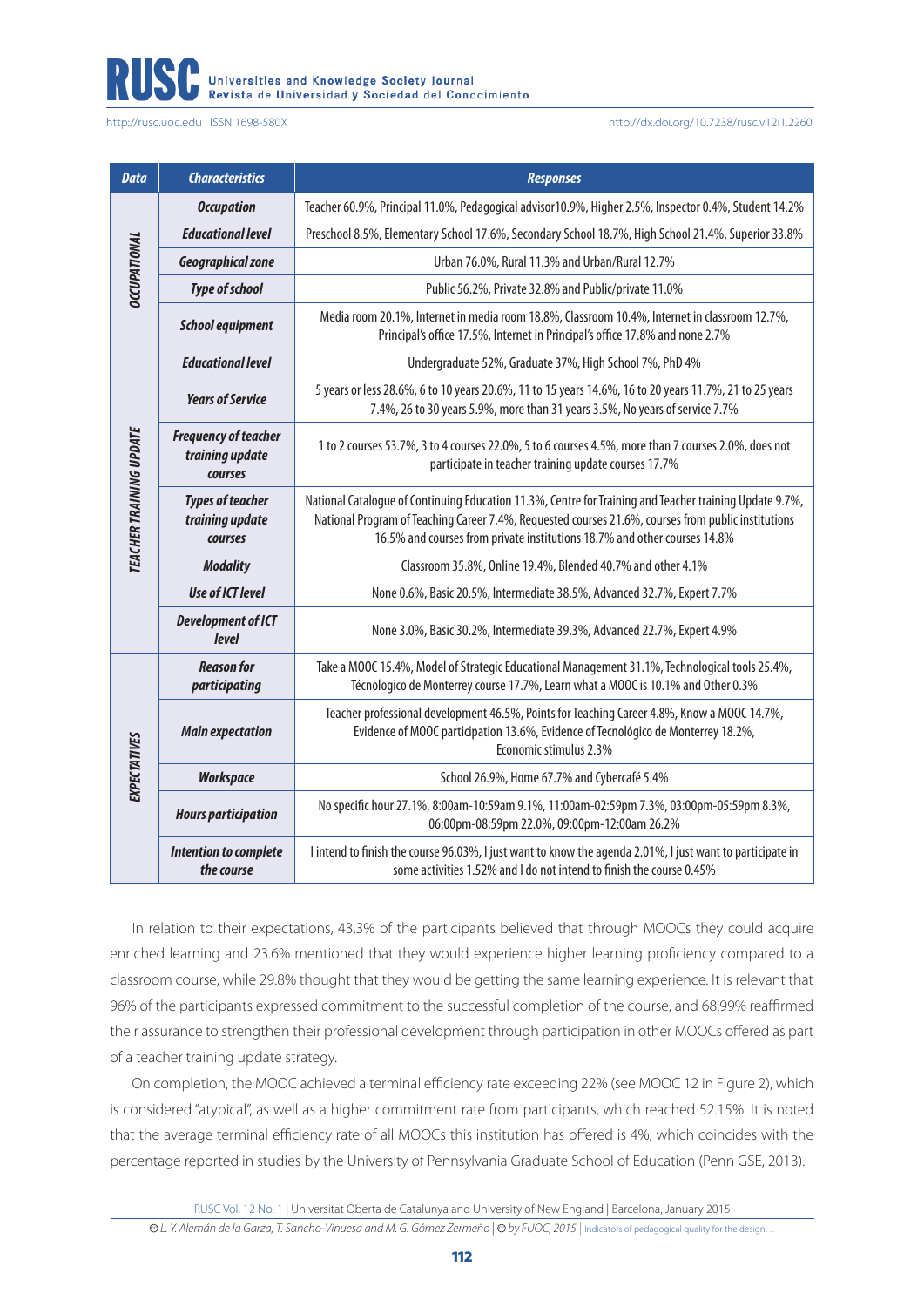

<http://rusc.uoc.edu> | ISSN 1698-580X <http://dx.doi.org/10.7238/rusc.v12i1.2260>



Figure 2. Terminal efficiency rate with highest number of enrolments

# 4. Conclusions

In this paper, quality indicators endorsing the design of a MOOC on Leadership in strategic educational management have been identified, as have the profiles of participants in its first edition and the rate of terminal efficiency.

The main conclusion from this research is that the success of a MOOC cannot be evaluated without measuring results. Thus, institutions and consortia should establish indicators to focus efforts on improving their pedagogical quality. Design changes and development cannot be planned either, as these actions require the implementation of appropriate mechanisms to measure the participants' performance, which should be integrated into the standards of their educational model. When applying quality criteria, it should be considered that the indicators cannot operate in isolation, so it is necessary to define them in order to build a complete picture of the educational system that will receive feedback.

According to 55 experts, time is a key factor that impacts the pedagogical quality of a MOOC; however, they emphasize that the results are a logical consequence of the interrelationship between the Pedagogical, Functional, Technological and Time factors. When designing a MOOC, the time it will take participants to review the content, videos, resources, exercises and tests, and to take an active part in activities and collaborative learning discussion boards should be considered (Gros, Barbera, & Kirschner, 2010). The designed system involves promoting selfregulation skills, and must include the elements and approaches that support the theory of connectivism in order to be able to offer open educational resources that provide a real strategic opportunity to improve the quality of education (UNESCO, 2012).

As the use of technology in education advances, the understanding of the elements and principles of connectivism will be challenged, and educational research will provide evidence on the network capacities and possibilities intertwined with the various learning styles of individuals. By providing pertinent information, the learning potential of MOOCs to improve teacher training may be evaluated. Only then can the pedagogical quality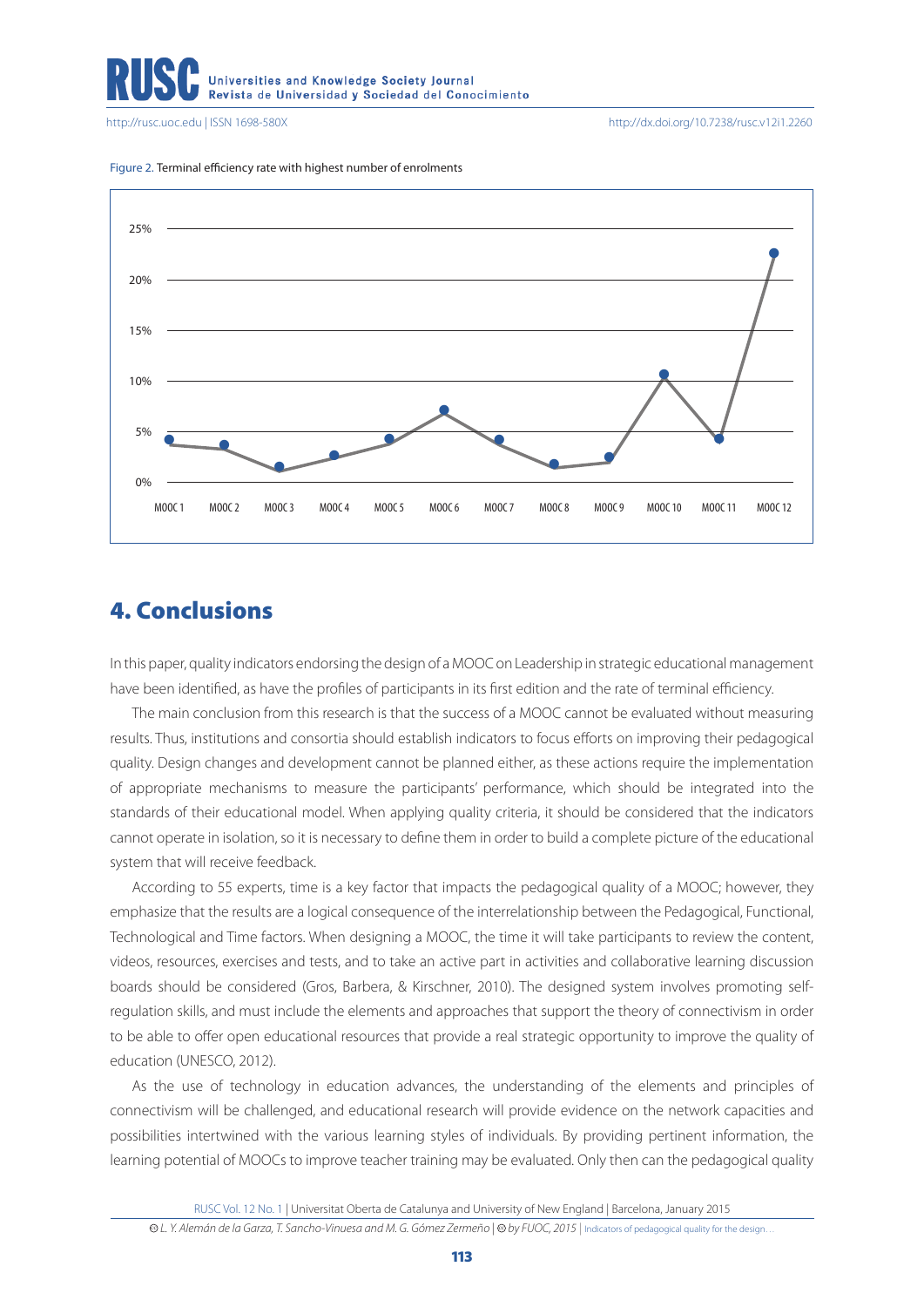

of MOOCs offered by educational institutions be recognized and contribute to the vision of a future in which everyone has access to a world-class education.

## 4.1. Future research

There are significant areas of opportunity related to the evaluation of MOOCs, as standards regarding their pedagogical quality have yet to be agreed upon. Little is known about their uses and scope, or about the ways in which they are integrated into the educational models of different institutions and consortia. Separate lines of research are therefore proposed to address this issue. On the one hand, it is crucial to carry on studying in detail the results of each of the indicators that make up the different subcategories in order to understand the interplay of all factors and their level of impact on pedagogical quality. On the other hand, the definition of success of a similar course should go further than the rate of terminal efficiency and delve deeper into the analysis of traffic patterns to understand the interests and behavior of its participants.

# 5. References

- Aceto, S., Borotis, S., Devine, J., & Fischer T. (2014). *Mapping and Analysing Prospective Technologies for Learning.* Seville, Spain: Joint Research Centre, Institute for Prospective Technological Studies.
- Arias, J. (2007). *Evaluación de la calidad de Cursos Virtuales: Indicadores de Calidad y construcción de un cuestionario de medida* (Doctoral dissertation)*.* University of Extremadura, Extremadura, Spain.
- Astigarraga, E. (2003). *El método delphi.* San Sebastián, Spain: Universidad de Deusto.
- Barbera, E., Gros, B., & Kirschner, P. (2012). Temporal issues in e-learning research: A literature review. *British Journal of Educational Technology, 43*(2), 53-55. [doi: 10.1111/j.1467-8535.2011.01255.x](http://doi: 10.1111/j.1467-8535.2011.01255.x)
- Bell, M. (2012). Massive open online courses moving ahead with MOOCs. *Internet@Schools, 19*(5). Retrieved from [http://www.internetatschools.com/Articles/Column/Belltones/BELLTONES-Massive-Open-Online-Courses--](http://www.internetatschools.com/Articles/Column/Belltones/BELLTONES-Massive-Open-Online-Courses--Moving-Ahead-With-MOOCs-85936.aspx) [Moving-Ahead-With-MOOCs-85936.aspx](http://www.internetatschools.com/Articles/Column/Belltones/BELLTONES-Massive-Open-Online-Courses--Moving-Ahead-With-MOOCs-85936.aspx)
- Bernal, Y., Molina, M., & Pérez, M. (2013). La Calidad de la Educación a Distancia: El caso de los MOOC. *Revista Iberoamericana para la Investigación y el Desarrollo Educativo, 3*(10), 1-13. Retrieved from [http://www.ride.org.mx/](http://www.ride.org.mx/docs/publicaciones/10/psicologia_y_educacion/E06_.pdf) [docs/publicaciones/10/psicologia\\_y\\_educacion/E06\\_.pdf](http://www.ride.org.mx/docs/publicaciones/10/psicologia_y_educacion/E06_.pdf)
- Boven, D. (2013). The Next Game Changer: The Historical Antecedents of the MOOC Movement in Education. *eLearning Papers*, *33*, 1-7. Retrieved from<http://www.openeducationeuropa.eu/en/download/file/fid/26967>
- Breslow, L., Pritchard, D., DeBoer, J., Stump, G., Ho, A., & Seaton, D. (2013). Studying learning in the worldwide classroom: Research into edX's first MOOC. *Research & Practice in Assessment Journal, 8,* 13-25. Retrieved from <http://www.rpajournal.com/dev/wp-content/uploads/2013/05/SF2.pdf>
- Brown, S. (2013). Back to the future with MOOCs. *ICICTE 2013 Proceedings*, 237-246. Retrieved from [http://www.icicte.](http://www.icicte.org/Proceedings2013/Papers 2013/06-3-Brown.pdf) [org/Proceedings2013/Papers%202013/06-3-Brown.pdf](http://www.icicte.org/Proceedings2013/Papers 2013/06-3-Brown.pdf)

Cabero, J., & Romero, R. (2007). *Diseño y producción de TIC para la formación.* Barcelona, Spain: UOC.

Chiecher, A., & Donolo, D. (2013). Trabajo grupal mediado por foros. Aportes para el análisis de la presencia social, cognitiva y didáctica en la comunicación asincrónica. In A. C. Chiecher, D. S. Donolo, & J. L. Córica (Eds.), *Entornos*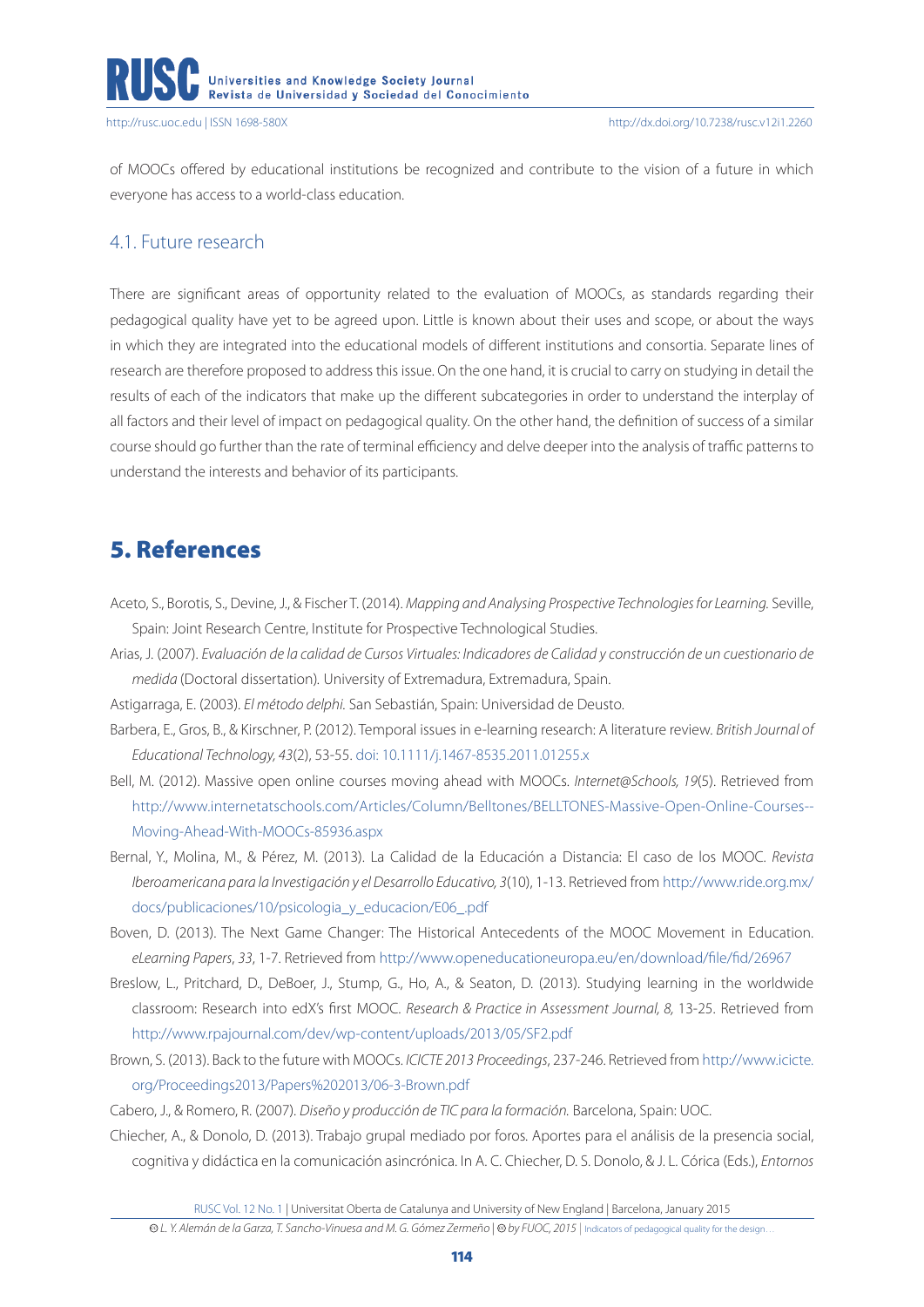*virtuales y aprendizaje. Nuevas perspectivas de estudio e investigaciones* (pp. 151-198). Mendoza, Argentina: Editorial Virtual Argentina.

- Cross, S. (2013). *Evaluation of the OLDS MOOC curriculum design course: participant perspectives, expectations and experiences.* OLDS MOOC Project, Milton Keynes, United Kingdom.
- Domingo, M., & Marquès, P. (2011). Classroom 2.0 Experiences and Building on the Use of ICT in Teaching. *Comunicar, 18*(37), 169-174.<http://dx.doi.org/10.3916/C37-2011-03-09>

EDUCAUSE (2011). *7 things you should know about MOOCs.* EDUCAUSE Learning Initiative.

- European Foundation for Quality in e-Learning [EFQUEL] (2013). *The MOOC Quality Project*. Retrieved from [http://](http://mooc.efquel.org/the-mooc-quality-project/) [mooc.efquel.org/the-mooc-quality-project/](http://mooc.efquel.org/the-mooc-quality-project/)
- Franco-Casamitjana, M., Barbera, E., & Romero, M. (2013). A Methodological Definition for Time Regulation Patterns and Learning Efficiency in Collaborative Learning Contexts. *eLC Research Paper Series, 6,* 52-62. Retrieved from <http://journals.uoc.edu/index.php/elcrps/article/download/1871/n6-franco-casamitjana>
- Friedman, T. (2013, January 26). Revolution hits the universities. *The New York Times*, *The opinion pages*. Retrieved from<http://www.nytimes.com/>
- Garrido, A. (2003). *El aprendizaje como identidad de participación en la práctica de una comunidad virtual* (Doctoral dissertation). Universitat Oberta de Catalunya, Barcelona.
- Gómez-Zermeño, M. G. (2012). Bibliotecas digitales: recursos bibliográficos electrónicos en educación básica. *Comunicar, 20*(39), 119-128. Retrieved from [http://www.revistacomunicar.com/index.php?contenido=detalles](http://www.revistacomunicar.com/index.php?contenido=detalles&numero=39&articulo=39-2012-14) [&numero=39&articulo=39-2012-14](http://www.revistacomunicar.com/index.php?contenido=detalles&numero=39&articulo=39-2012-14)
- Gómez-Zermeño, M. G., & Alemán, L. Y. (2012). *Administración de proyectos de capacitación basados en tecnología.* Monterrey, Mexico: Editorial Digital del Tecnológico de Monterrey.
- Gómez-Zermeño, M. G., Rodríguez, J. A., & Márquez, S. (2013). Estudio Exploratorio-Descriptivo "Curso Híbrido: Contabilidad V". *Revista de Investigación Educativa de la Escuela de Graduados en Educación, 4*(7), 70-79. Retrieved from<http://rieege.tecvirtual.mx/index.php/rieege/article/view/126>
- Gros, B., Barbera, E., & Kirschner, P. (2010). Time factor in e-Learning: impact literature review. *eLC Research Paper Series, 0*, 16-31. Retrieved from [http://journals.uoc.edu/index.php/elcrps/article/download/issue0-gros-barbera](http://journals.uoc.edu/index.php/elcrps/article/download/issue0-gros-barbera-kirshner/issue0-gros-barbera-kirshner)[kirshner/issue0-gros-barbera-kirshner](http://journals.uoc.edu/index.php/elcrps/article/download/issue0-gros-barbera-kirshner/issue0-gros-barbera-kirshner)
- Guitert, M. (2011). Time management in virtual collaborative learning: the case of the Universitat Oberta de Catalunya (UOC). *eLC Research Paper Series, 2*, 5-16. Retrieved from [http://journals.uoc.edu/index.php/elcrps/](http://journals.uoc.edu/index.php/elcrps/article/download/n2-guitert-catasus/n2-guitert-catasus) [article/download/n2-guitert-catasus/n2-guitert-catasus](http://journals.uoc.edu/index.php/elcrps/article/download/n2-guitert-catasus/n2-guitert-catasus)
- ITESM (2014). *Formación que transforma vidas.* Monterrey, Mexico: Tecnológico de Monterrey.
- Liyanagunawardena, T., Adams, A., & Williams, S. (2013). MOOCs: A systematic study of the published literature 2008-2012. *The International Review of Research in Open and Distance Learning, 14*(3), 202-227. Retrieved from <http://www.irrodl.org/index.php/irrodl/article/download/1455/2602>
- McAuley, A., Stewart, B., Siemens, G., & Cormier, D. (2010). *The MOOC model for digital practice. Digital ways of knowing and learning.* Charlottetown, Canada: University of Prince Edward.
- Menéndez, L. (2013). Estudiar 'online' y gratis*. Escritura Pública, 80*, 18-21. Retrieved from [http://www.notariado.org/](http://www.notariado.org/liferay/c/document_library/get_file?folderId=12092&name=DLFE-89971.pdf) [liferay/c/document\\_library/get\\_file?folderId=12092&name=DLFE-89971.pdf](http://www.notariado.org/liferay/c/document_library/get_file?folderId=12092&name=DLFE-89971.pdf)
- Moore, M. G. (1983). Theory of transactional distance. In D. Keegan (Ed.), *Theoretical Principles of Distance Education* (pp. 22-38). New York, USA: Routledge.

RUSC Vol. 12 No. 1 | Universitat Oberta de Catalunya and University of New England | Barcelona, January 2015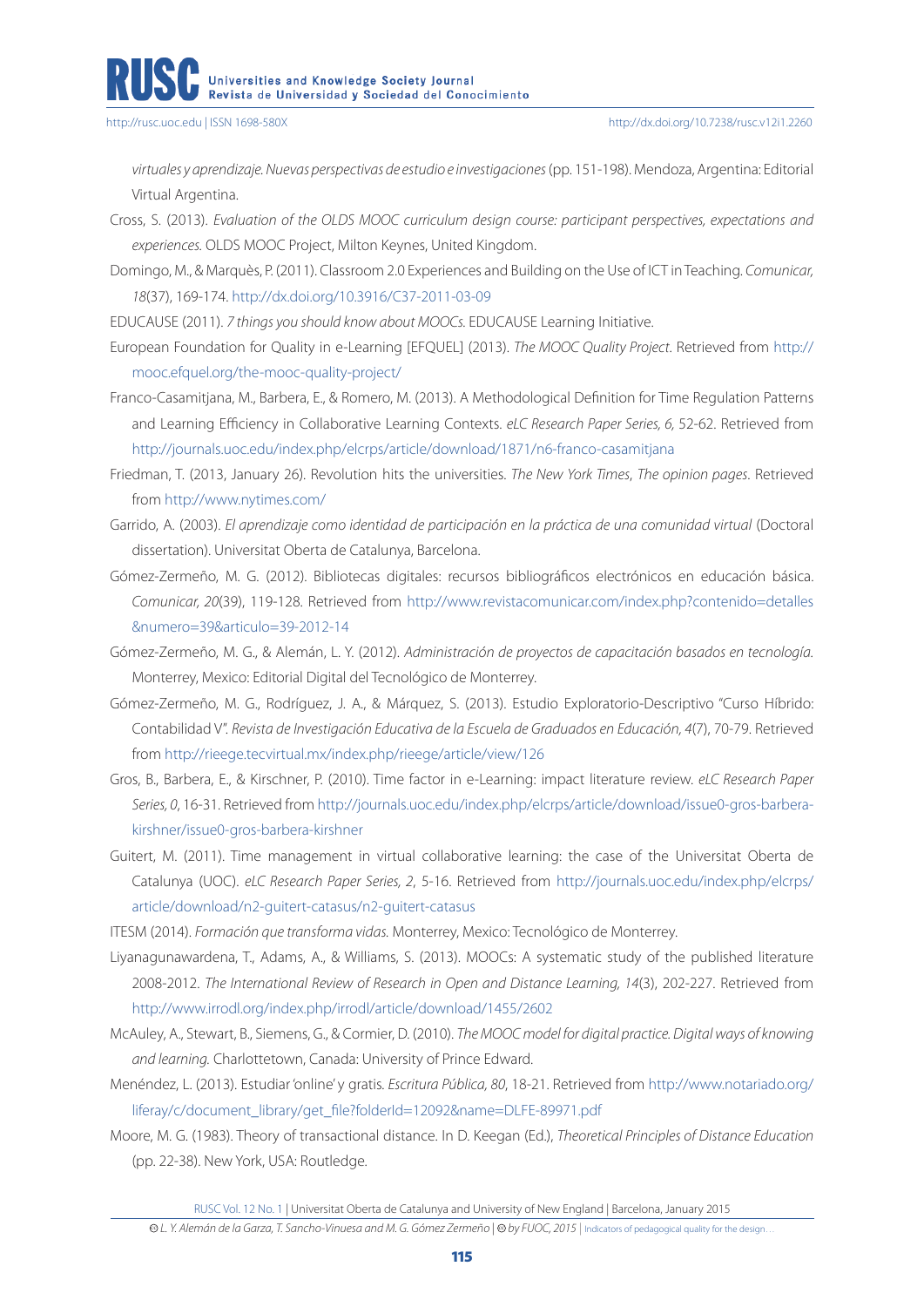- Moore, M. G. (2013). The theory of transactional distance. In M. G. Moore (Ed.), *Handbook of distance education* (3rd ed., pp. 66-85). New York, USA: Routledge.
- Observatorio de Innovación Educativa (May, 2014). *Reporte Edu Trends.* Monterrey, Mexico: Tecnológico de Monterrey. Retrieved from<http://www.observatorioedu.com/redutrends>
- Penn GSE (2013). *Study shows MOOCs have relatively few active users, with only a few persisting to course end.* University of Pennsylvania: Graduate School of Education. Retrieved from [http://www.gse.upenn.edu/pressroom/press](http://www.gse.upenn.edu/pressroom/press-releases/2013/12/penn-gse-study-shows-moocs-have-relatively-few-active-users-only-few-persisti)[releases/2013/12/penn-gse-study-shows-moocs-have-relatively-few-active-users-only-few-persisti](http://www.gse.upenn.edu/pressroom/press-releases/2013/12/penn-gse-study-shows-moocs-have-relatively-few-active-users-only-few-persisti)
- Rodriguez, O. (2012). MOOCs and the AI-Stanford like Courses: two successful and distinct course formats for massive open online courses. *European Journal of Open, Distance, and E-Learning*, *2012*(2), 1-13. Retrieved from <http://www.eurodl.org/materials/contrib/2012/Rodriguez.pdf>
- Roig, R., Flores, C., Álvarez, J., Blasco, J., Grau, S., Guarinos, I., … Tortosa, M. (2013). *Características de los ambientes de aprendizaje on-line para una práctica docente de calidad. Indicadores de evaluación.* Alicante, Spain: Universidad de Alicante.
- Romero, M. (2011). The time factor in an online group course from the point of view of its students. *eLC Research Paper Series, 2,* 17-28. Retrieved from [http://journals.uoc.edu/index.php/elcrps/article/download/n2-romero/n2](http://journals.uoc.edu/index.php/elcrps/article/download/n2-romero/n2-romero) [romero](http://journals.uoc.edu/index.php/elcrps/article/download/n2-romero/n2-romero)
- Sangrà, A., & Wheeler, S. (2013). New Informal Ways of Learning: Or Are We Formalising the Informal? *RUSC. Universities and Knowledge Society Journal, 10*(1), 286-293. <http://dx.doi.org/10.7238/rusc.v10i1.1689>
- Schmelkes, S. (2001). *La investigación en la innovación educativa.* Mexico: CINVESTAV.
- SCOPEO (2013). *MOOC: Estado de la situación actual, posibilidades, retos y futuro.* SCOPEO Report No 2, June 2013. Retrieved from<http://scopeo.usal.es/wp-content/uploads/2013/06/scopeoi002.pdf>
- Shadish, W. R., Cook, T. D., & Campbell, D. T. (2002). *Experimental and quasi-experimental designs for generalized causal inference.* Boston, USA: Houghton Mifflin.
- Siemens, G. (2004). Connectivism. A learning theory for the digital age. *International Journal of Instructional Technology and Distance learning, 2*(1), 3-10. Retrieved from [http://www.itdl.org/journal/jan\\_05/Jan\\_05.pdf](http://www.itdl.org/journal/jan_05/Jan_05.pdf)
- Skiba, D. (2013). MOOCs and the Future of Nursing. *Nursing Education Perspectives, 34*(3), 202-204. doi: [10.5480/1536-](http://10.5480/1536-5026-34.3.202) [5026-34.3.202](http://10.5480/1536-5026-34.3.202)
- The New Media Consortium & Universitat Oberta de Catalunya (2012). *Perspectivas tecnológicas: educación superior en Iberoamérica 2012-2017: Un Análisis Regional del Informe Horizon del NMC y la UOC*. Barcelona, Spain: UOC.
- Tschofen, C., & Mackness, J. (2012). Connectivism and dimensions of individual experience. *The International Review of Research in Open and Distance Learning, 13*(1), 124-143. Retrieved from [http://www.irrodl.org/index.php/irrodl/](http://www.irrodl.org/index.php/irrodl/article/download/1143/2117) [article/download/1143/2117](http://www.irrodl.org/index.php/irrodl/article/download/1143/2117)
- UNESCO (2012). *2012 Paris OER Declaration. 2012 World Open Educational Resources (OER) Congress.* Paris, France: UNESCO.
- Zapata-Ros, M. (2013). *MOOCs, una visión crítica y una alternativa complementaria: La individualización del aprendizaje y de la ayuda pedagógica*. Universidad de Alcalá de Henares, Spain. Retrieved from [http://eprints.rclis.org/18658/7/](http://eprints.rclis.org/18658/7/MOOC_zapata_preprint.pdf) [MOOC\\_zapata\\_preprint.pdf](http://eprints.rclis.org/18658/7/MOOC_zapata_preprint.pdf)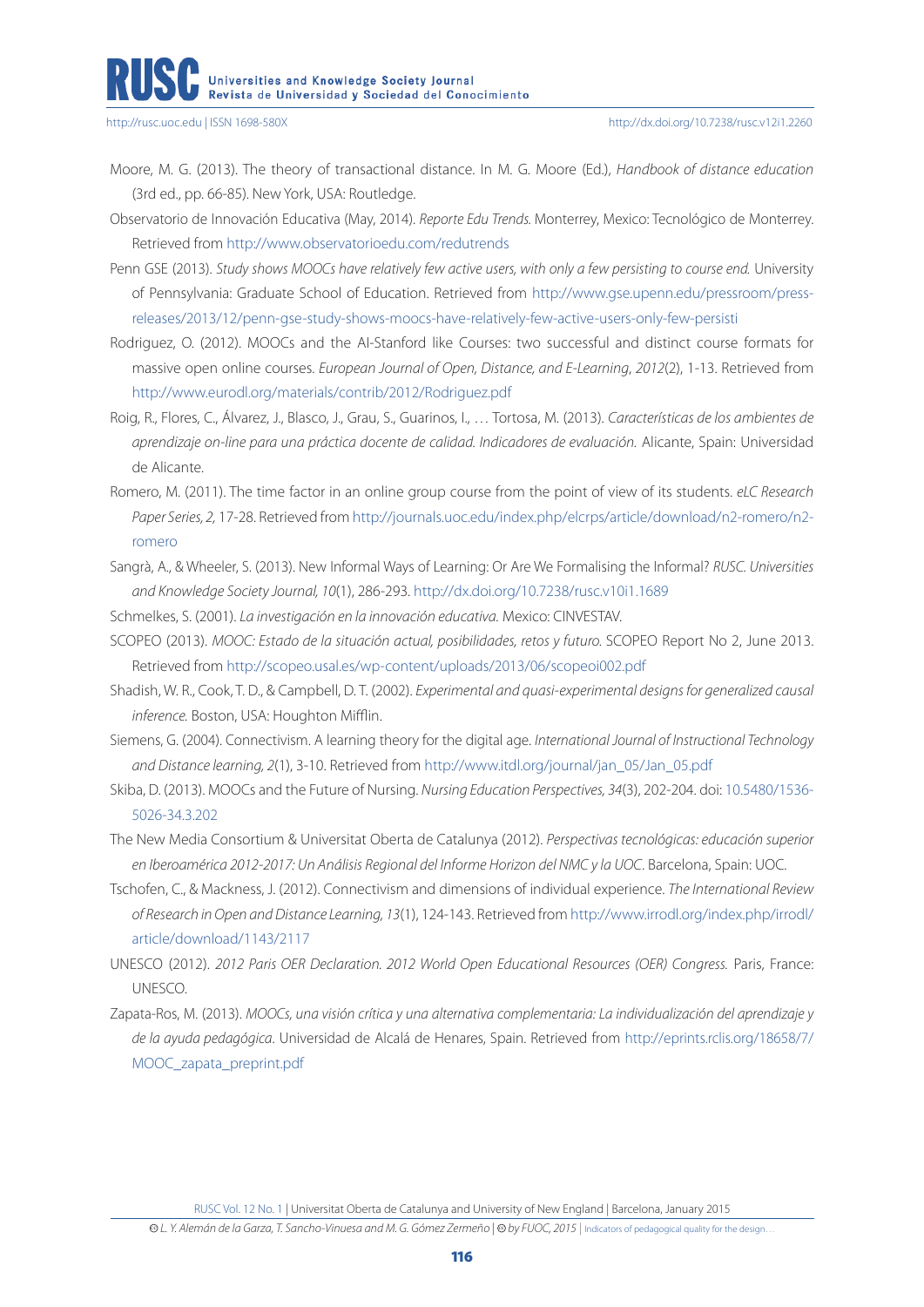

#### About the authors

*Lorena Yadira Alemán de la Garza* [lorena.aleman@itesm.mx](file:///E:\iris.eligio\Laboral\My Documents\Art�culo\lorena.aleman@itesm.mx) Coordinator of Special Projects and Continuing Education, Monterrey Institute of Technology and Higher Education (ITESM), Mexico

Doctoral candidate on the Education and ICT (e-learning) doctoral program at the Open University of Catalonia (UOC), Spain. She holds a master's degree, with honors, in Educational Institution Administration from ITESM, and a bachelor's degree, with honors, in Business Administration from TecMilenio University, Mexico. She has worked as a postgraduate lecturer in the Graduate School of Education at ITESM on master's degree programs in Educational Institution Administration, in Education and in Educational Technology. She is a member of the Research Chair in The School as a Knowledge Organization. She is the technical manager on educational research projects of the Mexican National Council of Science and Technology (CONACYT). She is the coordinator of university extension programs and special projects. Of note among these is the Higher Middle Education Teacher Training program (PROFORDEMS) and the New Teaching Profile diploma.

Instituto Tecnológico y de Estudios Superiores de Monterrey (ITESM) Avda. Eugenio Garza Sada, 2501 Sur Edificio CEDES, piso SS1 64849 Monterrey (Nuevo León) Mexico

*Teresa Sancho-Vinuesa* [tsancho@uoc.edu](mailto:tsancho@uoc.edu) Lecturer and IN3 Researcher, Open University of Catalonia (UOC), Spain

Vice-rector for Research and Innovation at the UOC. She holds a doctorate in Electronic Engineering and a bachelor's degree in Mathematics. She is the principal researcher of the CIMANET (Online Science and Mathematics) RD&I group at the UOC. She has lectured in the field of numerical analysis, probability theory and stochastic processes at La Salle School of Engineering and Architecture, Spain. She has been a member of the TEXTO pedagogical and editorial team, and has coordinated Mathematics on Information Technology Studies at the UOC. She has been the academic coordinator and director of the doctoral program in Information and Knowledge Society at the UOC. She is currently responsible for the Mathematics subjects on the bachelor's degree program in Technical Engineering and Telecommunications. She has been a researcher on the interdisciplinary research program on the Information Society in Catalonia (Project Internet Catalonia), jointly led by Manuel Castells and Imma Tubella; within this framework, she headed a study on changes occurring in Catalan universities by analyzing Internet use. She has now resumed her activities in the field of Mathematics teaching for Network-based Engineering.

Universitat Oberta de Catalunya (UOC) Rambla del Poblenou, 156 08018 Barcelona Spain